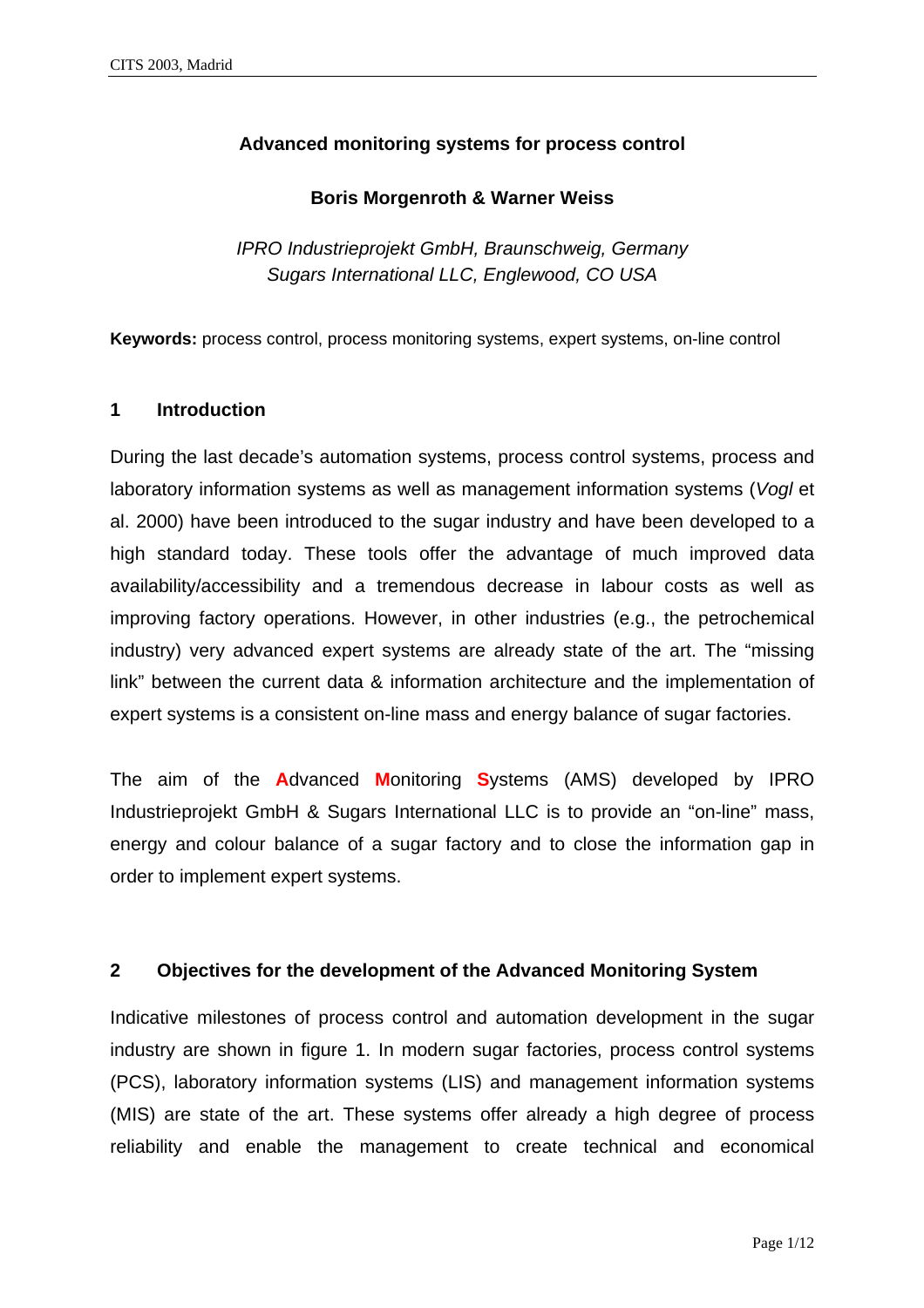evaluations. However, these tools do not offer the advantage of a really transparent process.



**Figure 1:** Process control and automation development milestones

On the basis of spreadsheet programs (e.g., Microsoft® Excel) individual or global balances can be presented. However, these are generally individual solutions without any standardization and not applicable to another process or unit. The maintenance of these systems necessitates highly qualified personnel and they present many possibilities for errors because of their complexity. Up to now, no real on-line monitoring systems were available that were capable of showing a consistent mass, energy and colour balance for a sugar factory. The aim here is not only to countercheck on-line data measured with various instruments in the process, but also to obtain direct information about energy and auxiliary material flows as well as to integrate the results into economic evaluations.

The task of the PCS is the control and regulation of individual factory sections. In a modern sugar factory, as many as 8,000 to 10,000 instrument tapping points (TAG's) of various kinds are necessary. Up to 3000 values will be recorded. The accuracy of measurements is usually not a determining factor, although this may sound provocative. The aim is to control the process using repeatable measurements and sequences. The laboratory serves the chemical process control. Here too, several hundred measurements are necessary if control of quality parameters is to be included. The knowledge and connection of the PCS and LIS enables a smooth operation of a sugar factory.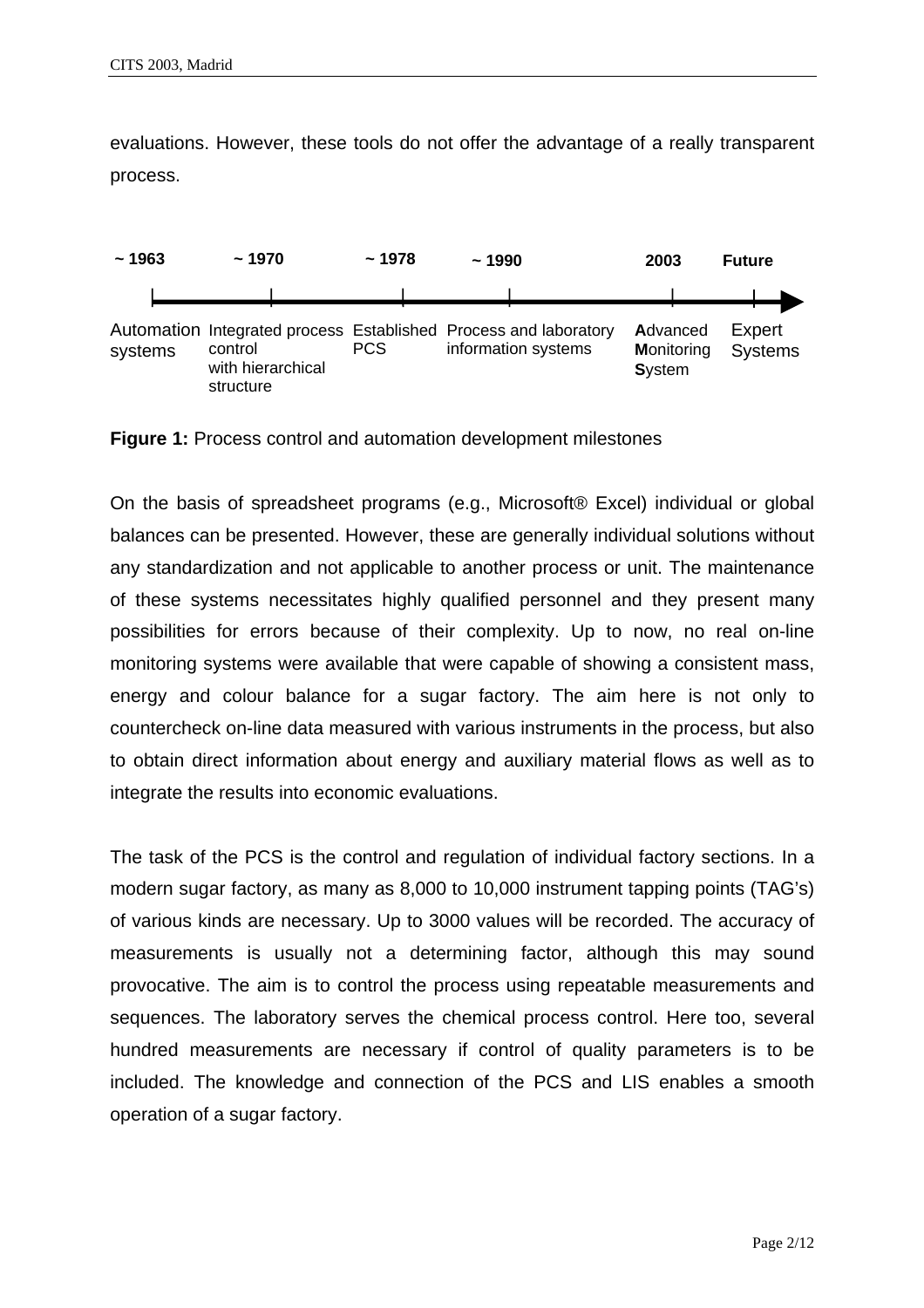A principal demand is that, monitoring systems are easy to handle and based on standard modules that can be easily modified by factory personnel. Data from the PCS as well as the  $LIS - as$  far as established  $-$  has to be automatically imported into the monitoring system. This raw data can be processed in a calculation module, that is easy to handle and based on visual objects. Excel programs or specifically programmed tools are often too complicated to handle, or there is a high reliance on the manufacturer. While there are many tools available for data management and exchange, there is currently only the program Sugars<sup>™</sup> on the market that allows portraying the main sugar process stations with all of their special sub processes in a simple way. The sugar processing scheme for extraction, juice purification, evaporation and crystallization is fully visualized with Sugars using Microsoft® Visio® for the graphical display and these process stations can be easily modified in order to visualize a particular factory. By linking the process data with the Sugars/Visio programs and visualizing the calculation results in a proper way, the technologist achieves a complete overview of the process including mass, energy and colour balances as well as auxiliary materials. Much more information – especially concerning process optimization measures – is available compared to what is offered by processing systems operated today.

The Advanced Monitoring System (AMS) acts as interface between the Process data acquisition system (PDAS) or MIS and shows the following characteristics:

- 1. **Software tool** processing data from the PCS & LIS
	- Complementary link between **condition and performance monitoring**
- **2.** Based on **standard, industry accepted and proven software**

 Sugars: Process modelling software Visio: Process visualization software

3. **On-line mass- energy and colour balance**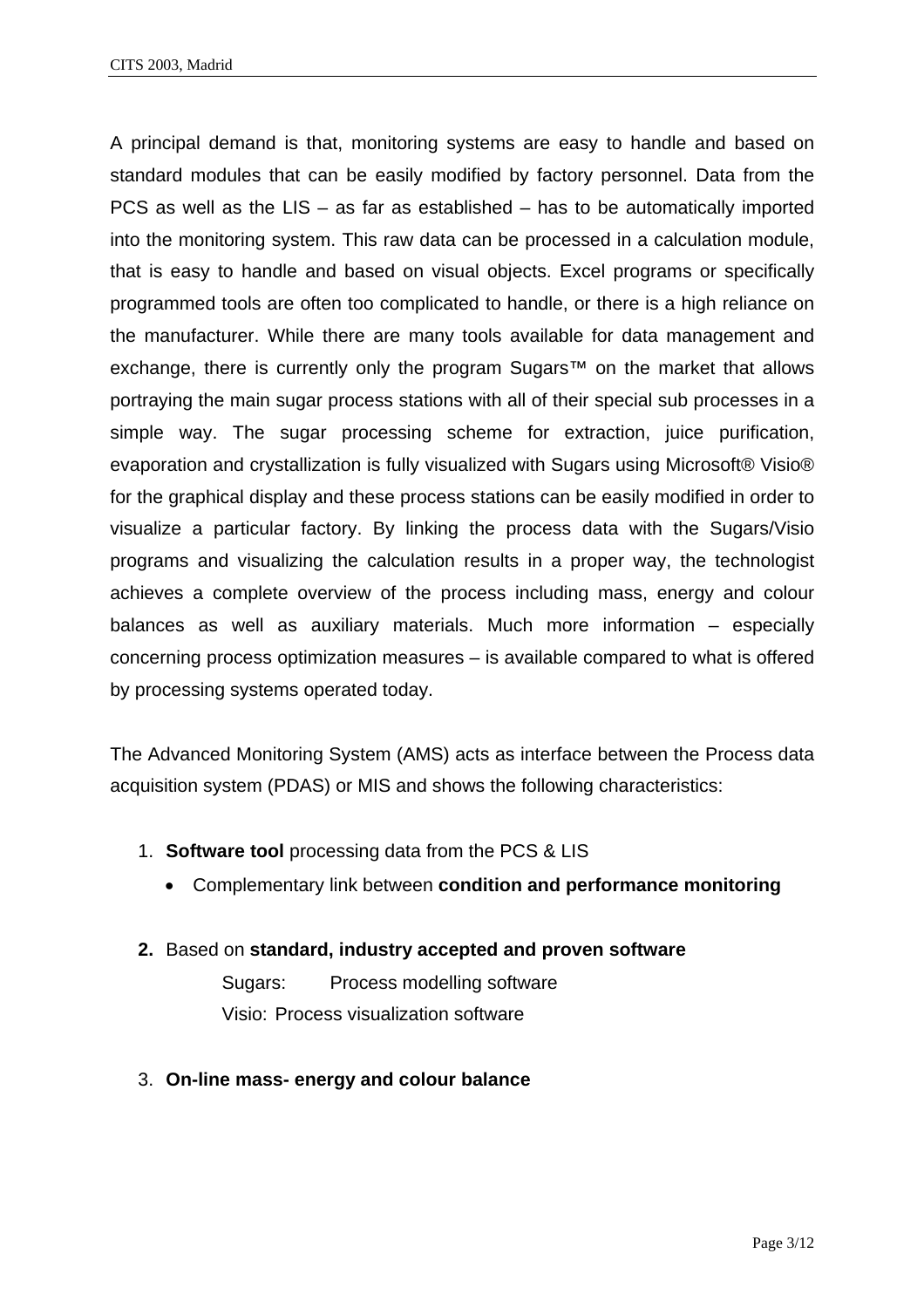4. Only approx. **100 - 150 input variables** are necessary compared to up to 3000 values recorded by the processing system and in the laboratory

Especially the display of the equipment performance is an important tool to optimize the maintenance. The main targets of the AMS and further related aspects can be summarized as follows:

## **AMS Targets**

- 1. Consistent mass- and energy balance of the process -> **transparent factory**
- 2. **Equipment performance** can be shown directly
- 3. Based on processing modules **avoids mathematical (connection)-errors**
- 4. System is fully open and programmable – **limited manufacturer reliance**
- 5. **Easy handling & training** for "non-graduates" e.g., control terminal staff
- 6. Basis for **expert systems** and equipment performance related **maintenance tools**
- 7. The Sugars model also can be used for **"What if simulations"** that are a basis for process control decisions and investments
- 8. **Quick and easy adaptation** of the balanced model in case of connection changes in the process

#### **Further aspects**

- Comparison of set points and actual data of AMS and the operation and laboratory management system
	- Detection of errors and their source
- Analysis of performance for individual components in the factory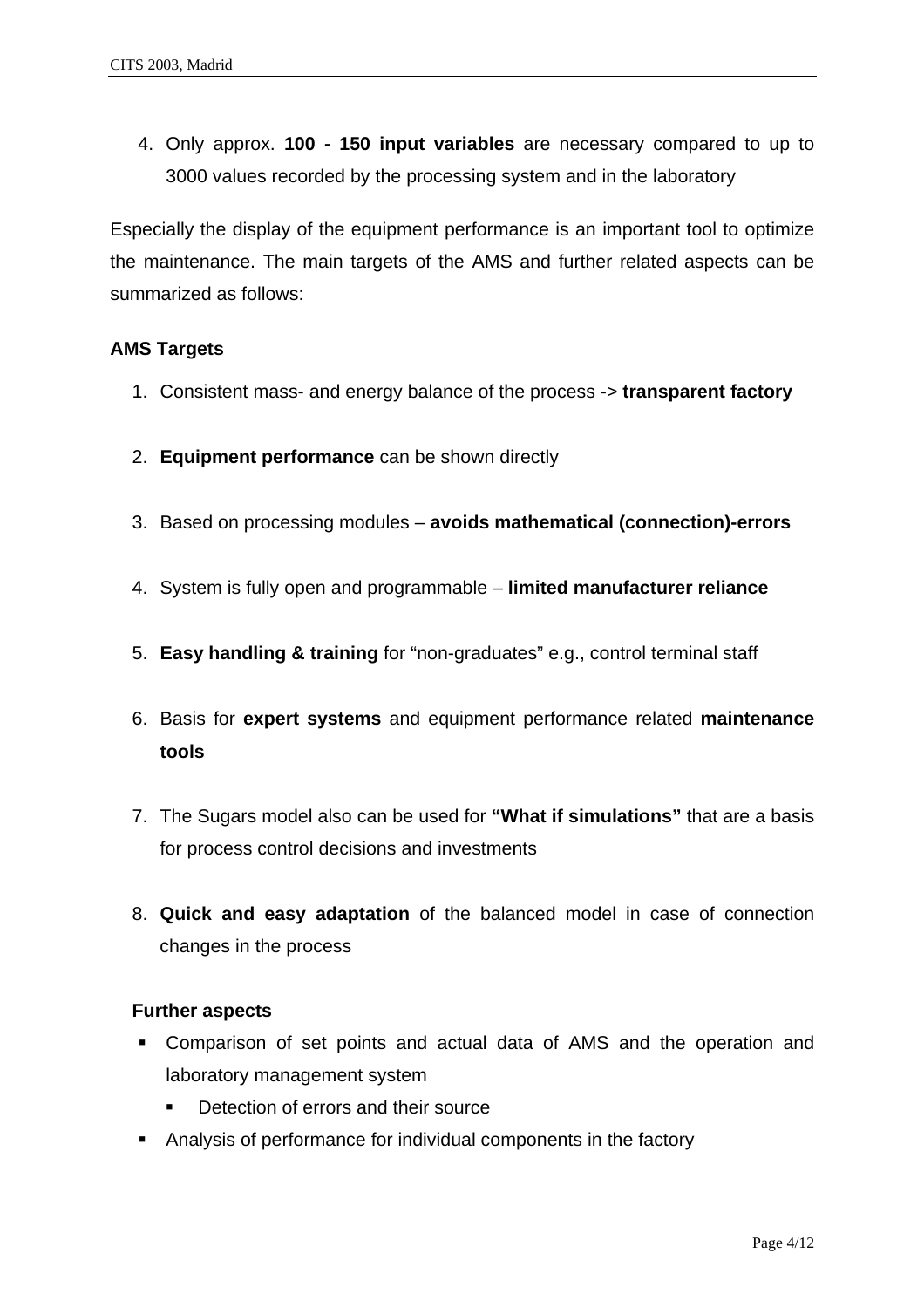- **Statement of forthcoming cleaning of heat exchangers and evaporators,** for example
- Crystal content and supersaturation will be calculated and can reveal problems with the formation of fine grain
- For quality aspects; e.g., the preparation of a colour balance for statements on the effect of different process concepts is possible within a very short time
- Reduction of control points in the process lead to savings in investment-, maintenance- and personnel cost
- Reduction of chemical analyses in the laboratory
- Assistance with investment decisions due to fast adaptation of performance data of single equipment pieces and evaluation of effects on the process
- Recording of on-line data and interpretation/analysis at any time

# **3 Sugars and Visio as basis of the AMS development**

A prerequisite for the development of the AMS system was to use highly developed software tools as presented by the Sugars programme, capable to display the core sugar process. The upgrade from the DOS based Sugars to the Microsoft Windows® and Visio platforms in the year 1999 combines the strength and reliance of the Sugars software with the graphical display provided by Visio. Some remarkable improvements have been added to the programme since the Sugars/ Visio software version has been released. Some of these enhancements are summarized below:

- Flow stream data can now be displayed on the Visio drawing
- A turbine generator station and other improved modules (e.g., compressor, pump, pressure reducer, thermo compressor, turbine) with a new isentropic efficiency calculation for the new turbine generator station are implemented
- Condensate temperature drops in evaporators, pans and heaters can now be specified and evaporators and pans can have their vapour pressure set in a condenser station
- Vapour of evaporators, pans and flash tanks is superheated by the amount of the boiling point elevation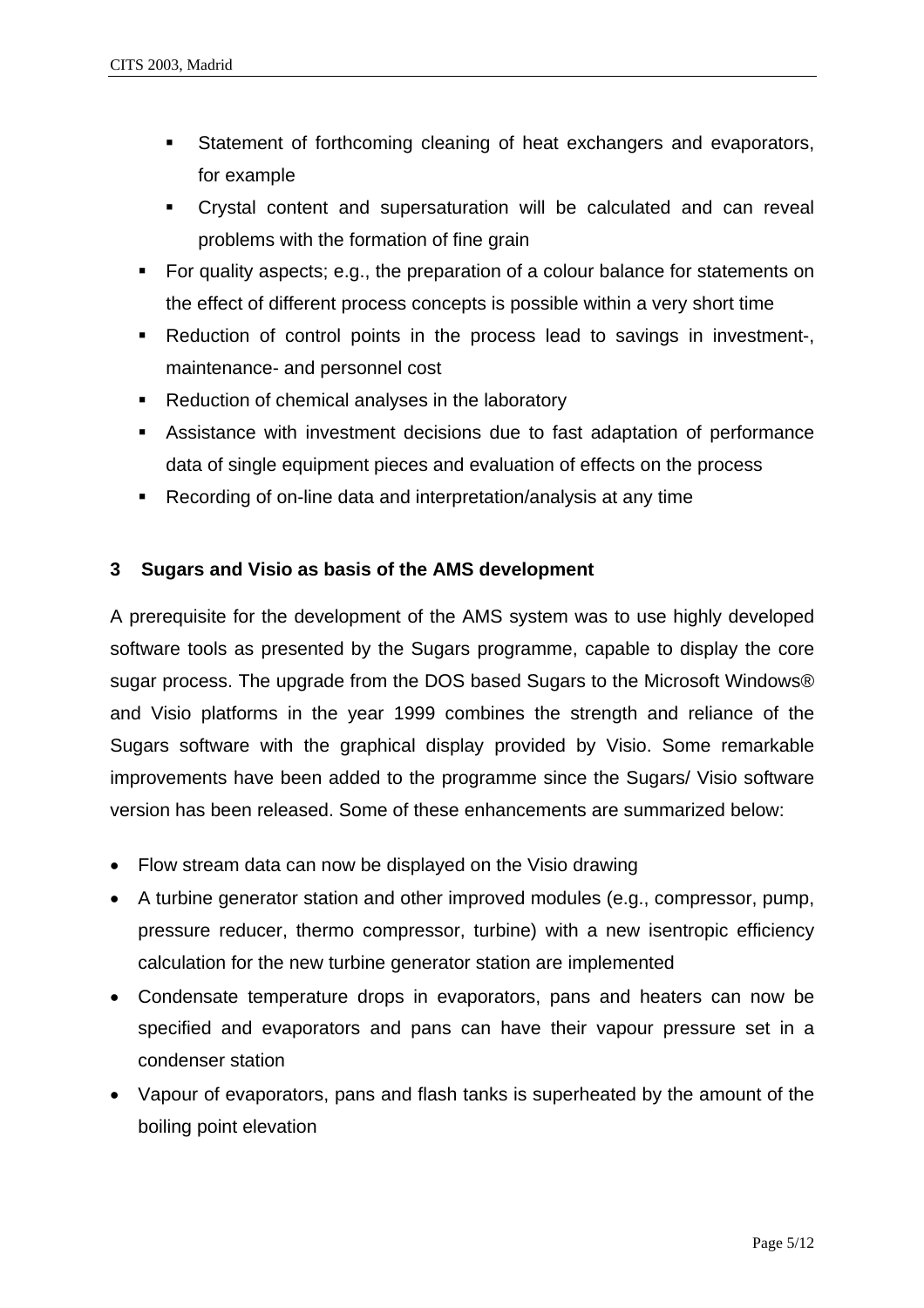- Improved steam algorithms for higher accuracy
- Much improved database synchronization with drawing objects

The following figures 2 - 4 give a rough overview about the design of the programme. As mentioned, flow stream data can be displayed with the current programme version and it will be possible to transfer data from flow streams and stations to separate spreadsheets with the AMS in order to arrange the results in a suitable way.



**Figure 2:** Boiler and turbo generator station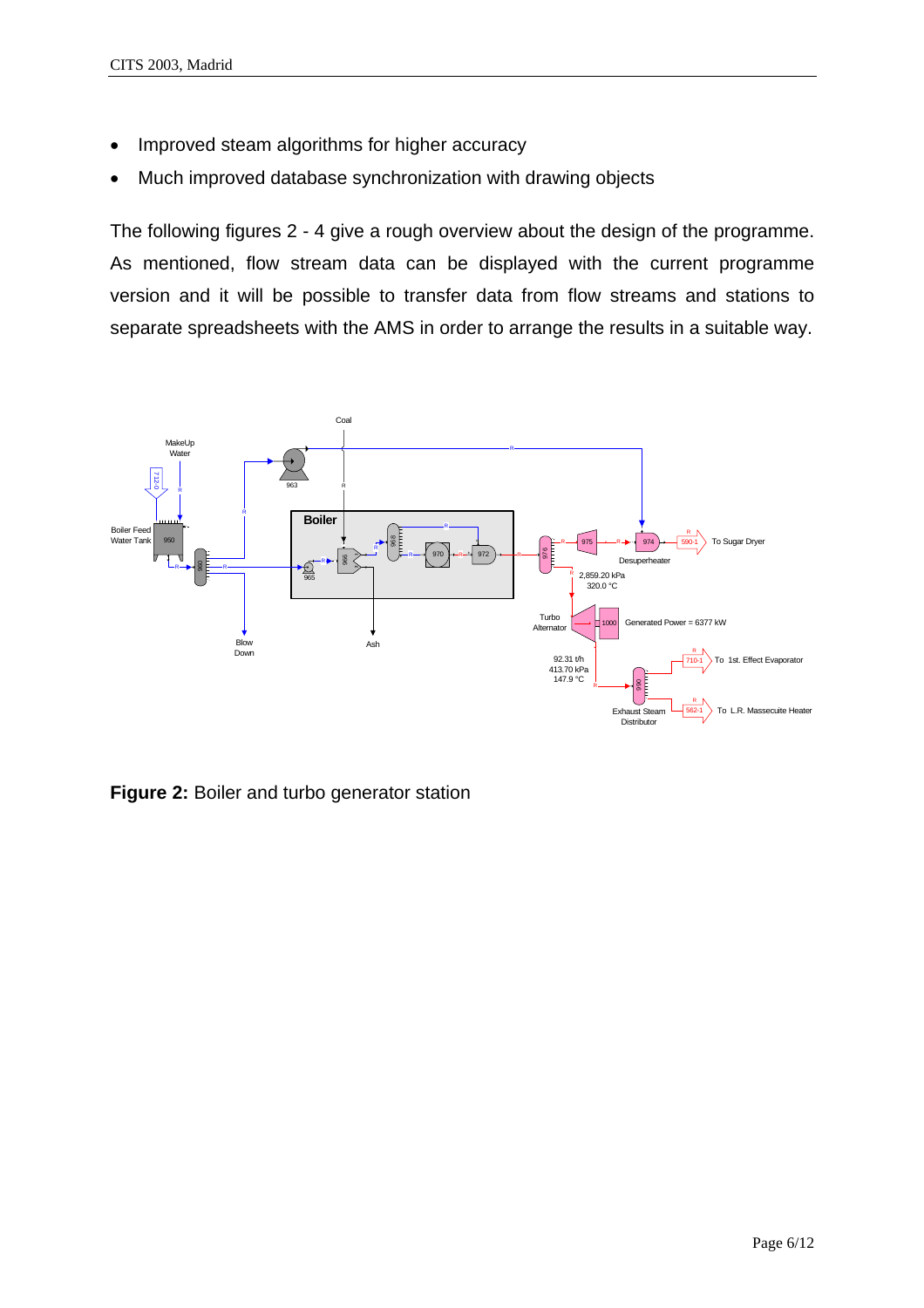



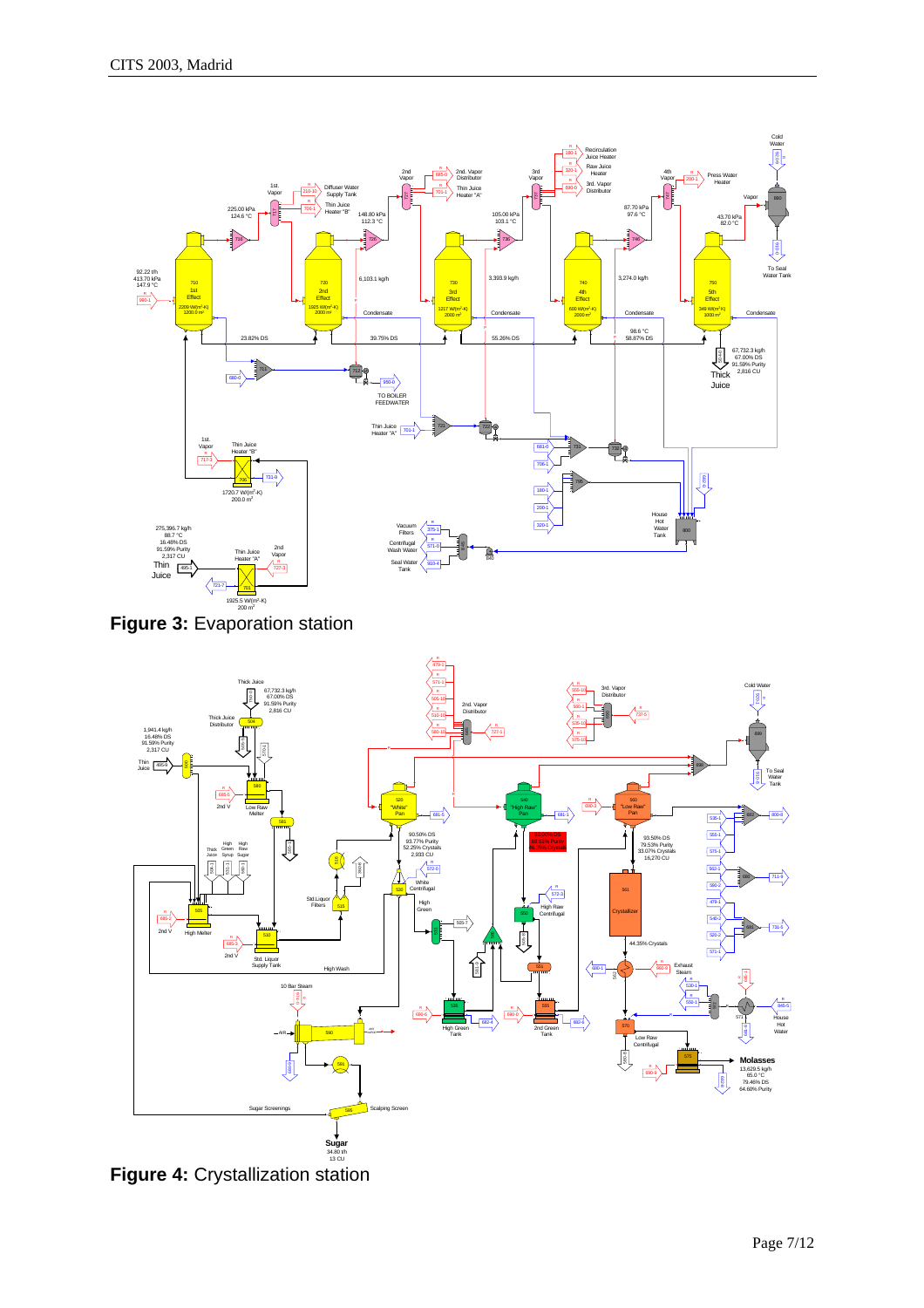# **4 Functional description of the AMS**

Features of the AMS include on-demand import, using eXtensible Markup Language (XML), of data into the Sugars model of a factory from the factory's database. XML is the latest web based computer language, and it is well on its way to becoming a standard for data exchange. The data collected by the process data acquisition system (PDAS); e.g., from the PCS and LIS or other databases, will be transferred via the network to a cross reference file that connects the process and the Sugars/ Visio Tag's. The Sugars/ Visio programs are located on a separate machine. Figures 5 & 6 give an overview about the principal integration of the AMS into the factory data network and the AMS operation sequence.



**Figure 5**: Principal arrangement of the AMS and the factory information system

The AMS software will import the XML data file and convert it to station and flow stream values and enter the imported values into the model. During the import the AMS software will check the data for errors. Any errors that are found will be displayed on a comparison and error report that can be requested from the AMS screen that opens after the AMS button is depressed on the Sugars toolbar. Errors to be detected will be data items being imported that are not identified in the model of the factory, out of range values and centrifugal data that is not consistent for doing centrifugal performance calculations. The range of variation allowed without causing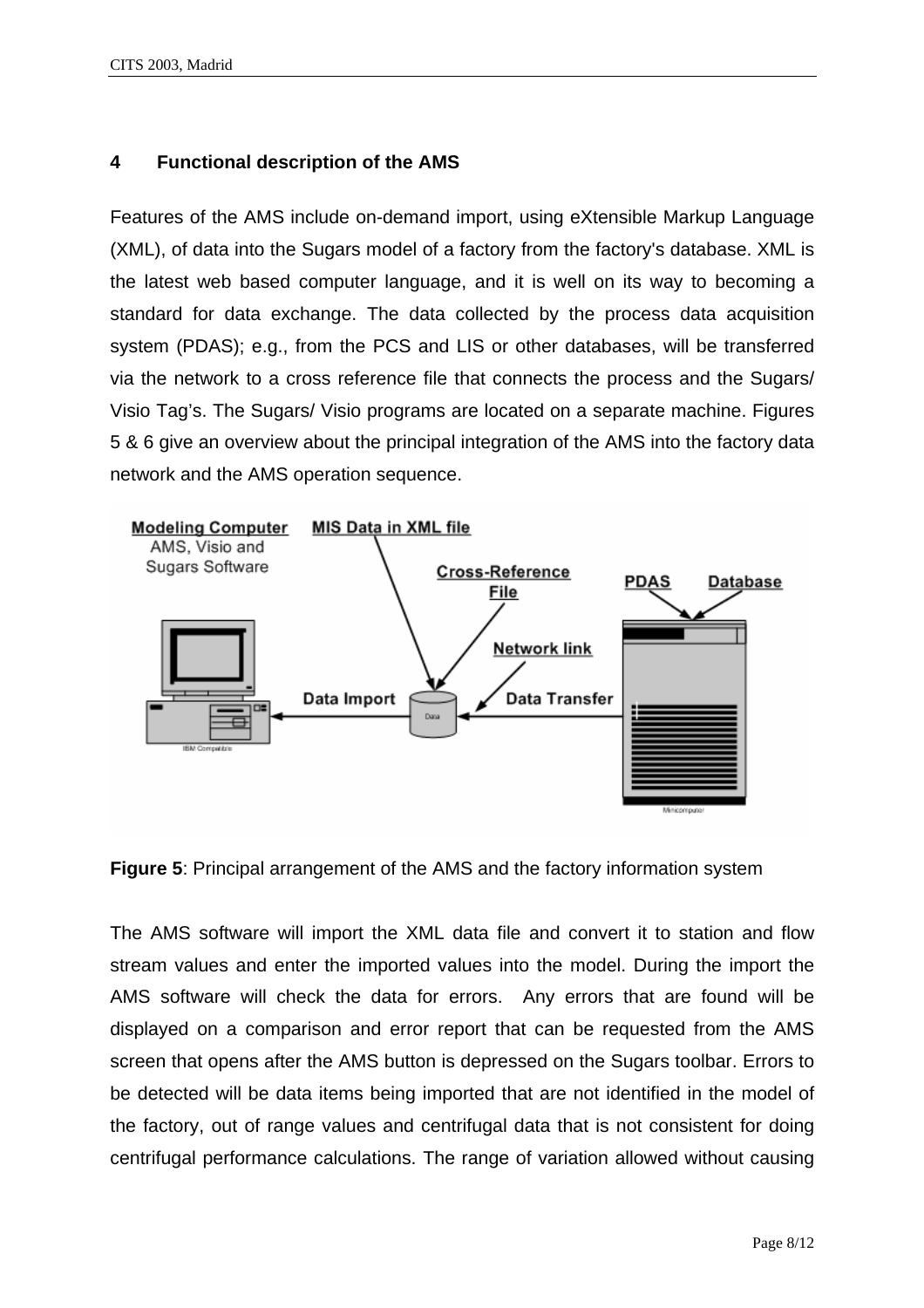an error for each data item will be set by a percentage value in the AMS that will compare the original value with the imported value to see that the imported value is not more than a specified percentage either above, or below the original value. For example, if the original value in the model is 100.0 and the percentage variation value is 20%, then the imported data value can be as high as 120, or as low as 80 without causing a data import error. The percentage value will be the same for all data and set by an entry from the AMS settings screen. Original data values in the model that are zero will not accept imported data unless an option is selected to import data to 0.0 data in the model because otherwise they would be out of range. MIS systems often already allow a data cross check that ensures, that only a certain range of a value is accepted. Another aspect is to use "moving averages" that can also take into account the residence time in the process.

A comparison report of the imported data and the original data in the model along with any errors that were found during the import will be obtained from a button on the AMS screen. The report shows the original value, the imported value, the difference and any errors.



**Figure 6**: Principal AMS operation sequence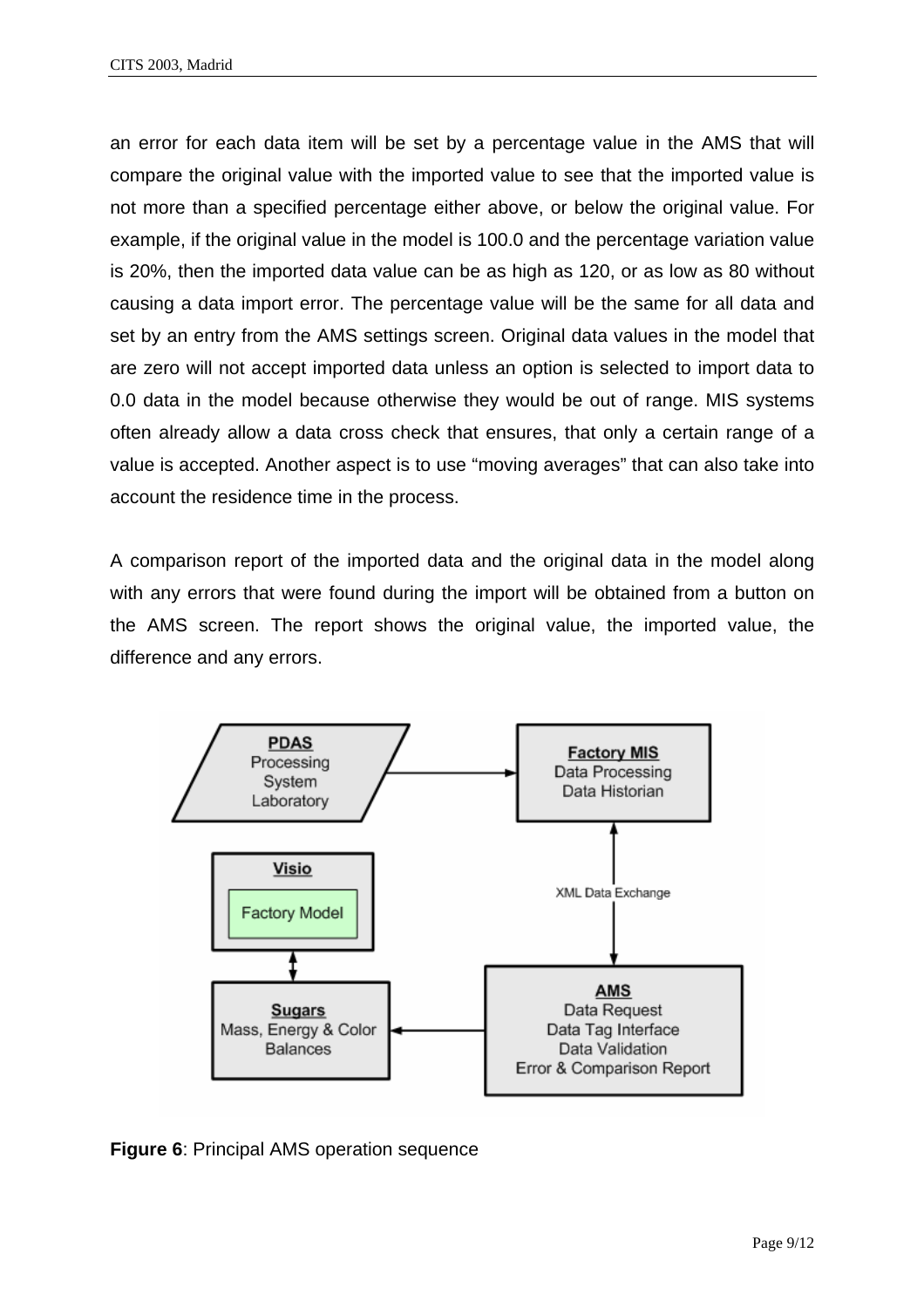#### **5 Presentation of results**

Besides the display of the process arrangement and the flow stream and stations data on the drawing, the AMS offers also the possibility to extract data and to rearrange the results in separate spreadsheets or simplified drawings. One of the aims should be a reduction of the "data flood" in order to concentrate on essentials and present these in an efficient and clearly arranged manner. Whereas, a conventional operation- and laboratory data system records up to 3000 data sets, the AMS only needs 100 - 150 measurements. Figure 7 gives an overview about the necessary data (pressures, temperatures and brix) for the balance of the evaporation plant. Of course the evaporation plant is linked to other process stations that determine the amount of vapours transformed within the evaporation plant thus it is not necessary to determine or to measure the brix after every effect.

| Effect                  |                            |            | 1      | 2      | 3      | 4     | 5     |
|-------------------------|----------------------------|------------|--------|--------|--------|-------|-------|
| Steam                   | $P_{\text{St}}$            | kPa        | 413.7  | 225.0  | 148.8  | 105.0 | 87.7  |
|                         | t<br>St                    | °С         | 147.9  | 124.6  | 112.3  | 103.1 | 97.6  |
| Vapor                   | $m_{\rm St}$               | t/h        | 92.22  | 75.00  | 31.36  | 4.59  | 7.92  |
|                         | $p_{\vee a}$               | kPa        | 225.0  | 148.8  | 105.0  | 87.7  | 43.7  |
|                         | t <sub>Va</sub>            | °C         | 124.6  | 112.4  | 103.3  | 98.6  | 82.0  |
|                         | $m_{v_{\underline{a}}}$    | t/h        | 84.9   | 76.3   | 32.0   | 5.0   | 9.4   |
| Juice, in               | $W^{}_{\rm DS}$            | %          | 16.48  | 23.82  | 39.75  | 55.26 | 58.87 |
|                         | t,                         | °C         | 118.0  | 124.6  | 112.4  | 103.3 | 98.6  |
|                         | m,                         | t/h        | 275.40 | 190.49 | 114.16 | 82.12 | 77.09 |
| Juice, out              | $\textsf{W}_{\texttt{DS}}$ | %          | 23.82  | 39.75  | 55.26  | 58.87 | 67.00 |
|                         | $t_{\text{J}}$             | °C         | 124.6  | 112.4  | 103.3  | 98.6  | 82.0  |
| Delta $t_{\text{eff.}}$ |                            | Κ          | 20.2   | 11.6   | 7.8    | 2.4   | 14.0  |
| k-value                 |                            | $W/(m^2K)$ | 2209   | 1925   | 1217   | 600   | 349   |

**Figure 7**: Example for the display of results within the Visio document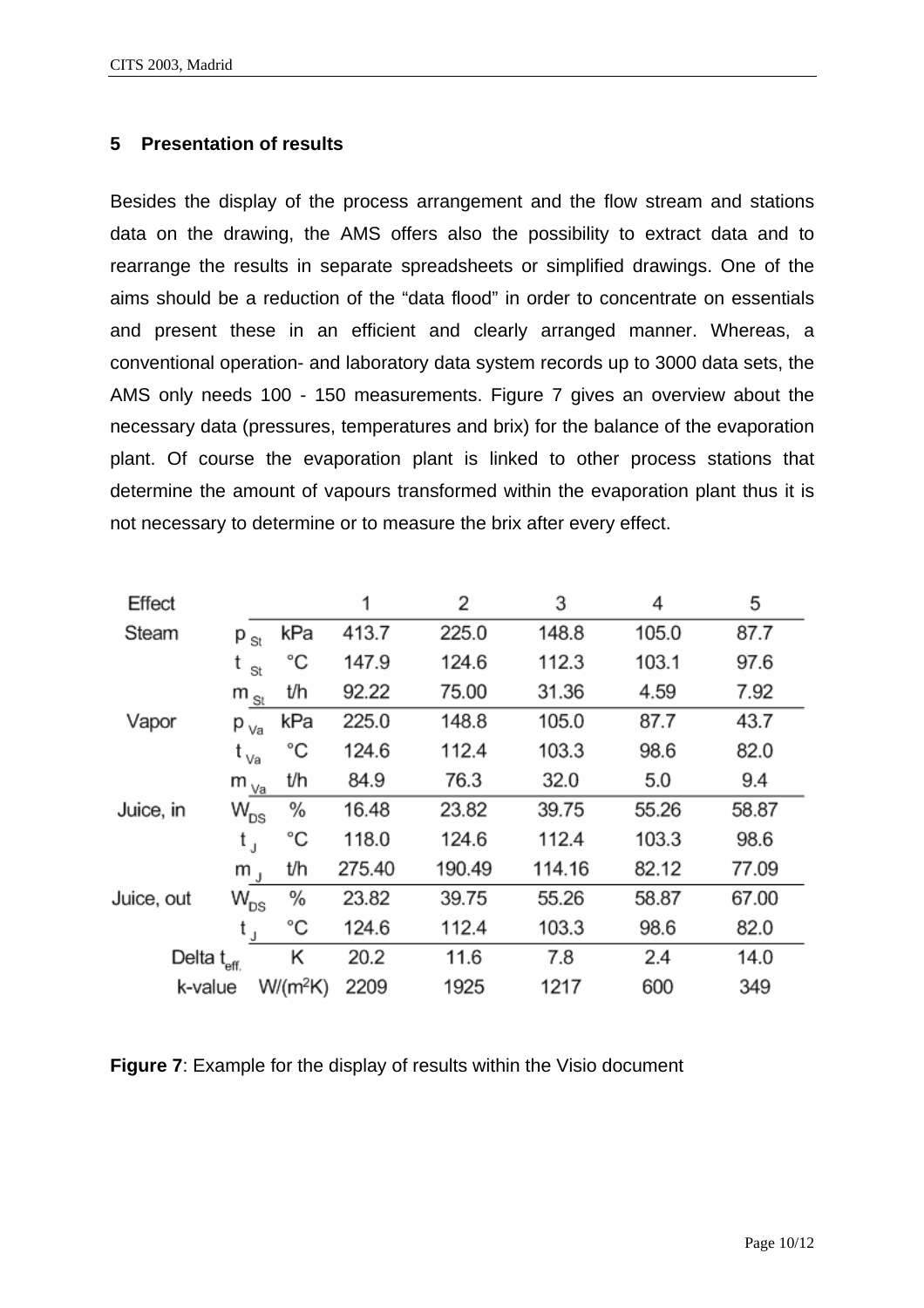## **6 Data reconciliation**

A comparison of set points and actual values enables an intense analysis of the process performance. The process will become totally transparent with the AMS regarding chemical and physical process parameters as well as mass and energy flows. Anyhow, the AMS results are based on a relative small amount of process data and it is important, that this process data is highly reliable. The AMS does not include any specific data reconciliation procedures yet. Data reconciliation is a task of the technologist and expert systems that can be linked to the AMS in later development steps, where data also can be exported to the MIS.

## **7 Summary and perspectives**

The AMS works in concert with the current factory's process data acquisition system (PDAS) and management information system (MIS) to create a complete overview of the process in graphical form with factory results displayed as needed. A consistent mass, energy and colour balance is created.

The AMS development opens also the prospect for the implementation of expert systems that offer further advanced control possibilities.

In the long term, a reduction of process automation and control equipment as well as a decrease of related maintenance costs shall be achieved.

#### **8 Literature**

Vogl, W., Koenig, H., Woehrle, K., Zahrer, R., 2000: Automatic integration of process and laboratory data into a Management Information System at the Südzucker factory in Offenau, Int. Sugar J. 102